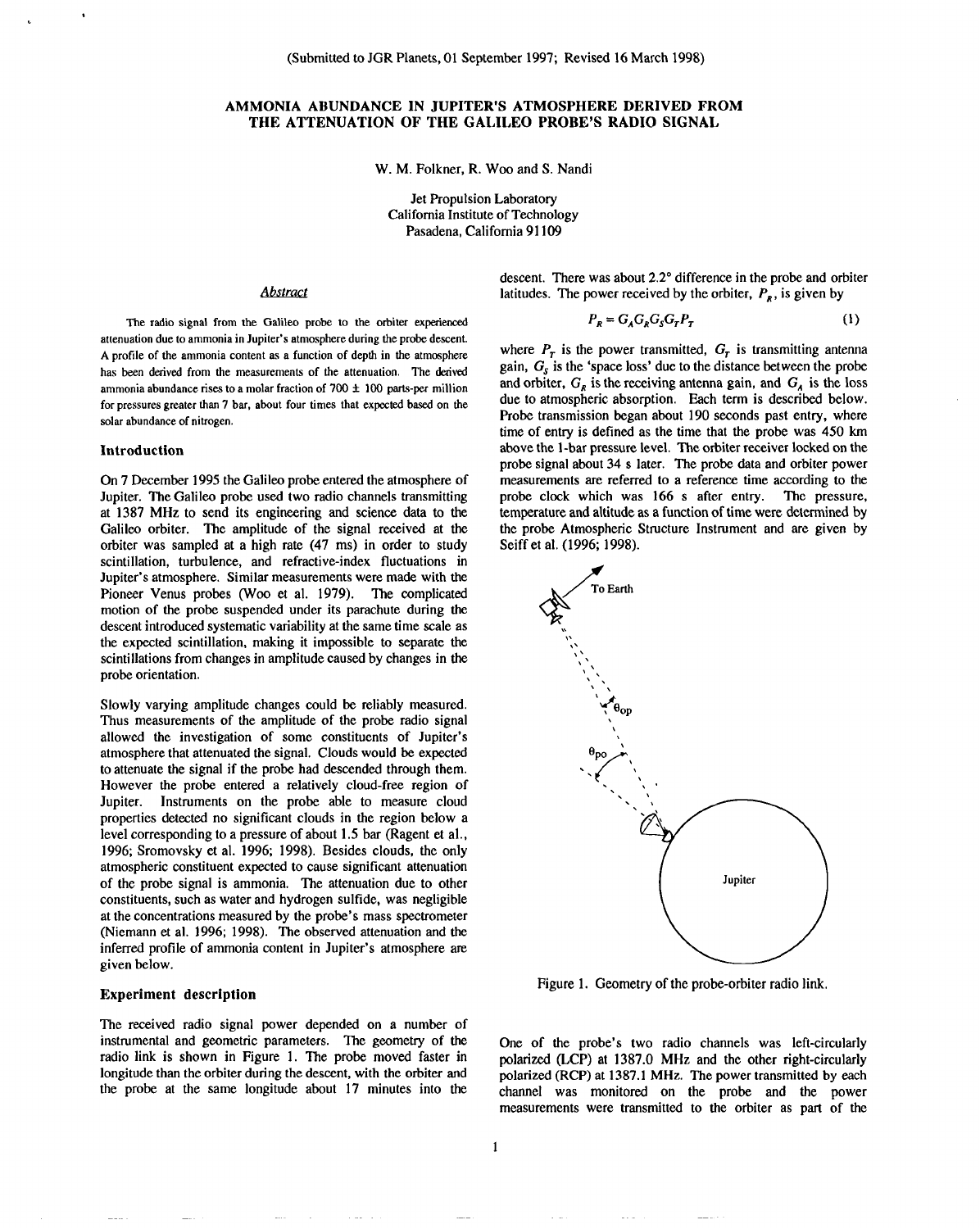telemetry stream. Figure 2 shows the measured transmitted power for each channel over the probe descent and values are given in Table 1. As the probe descended, the temperature of the electronics changed more than had been expected before flight. Both transmitters experienced difficulties about 45 minutes past entry, when the surrounding pressure was about 14 bar and the ambient temperature was 370 K. The LCP transmitter experienced a sharp drop in power followed by a gradual degradation, while the RCP channel failed abruptly.



Figure 2. Transmitted power from the probe RCP (solid line) and LCP (dashed line) channels during probe descent.

Both channels were fed to an antenna fixed to the top of the probe, pointing through the parachute and roughly towards the orbiter. The probe antenna was a crossed-dipole with a halfpower beam width  $\theta_{\text{pw}}$  of 56°. As the apparent position of the orbiter changed during the descent, the probe pointing angle  $\theta_{po}$ between the average antenna axis (local vertical) and the direction to the orbiter varied. The time history of the probe pointing angle is shown in Figure 3 and listed in Table 1. The nominal gain of the probe antenna in the direction of the orbiter is computed by

$$
G_{\rm T}(\text{dB}) = 9.6 + 20 \, \log[\sin(2.783 \, \theta_{\rm m} / \theta_{\rm nw})/(2.783 \, \theta_{\rm m} / \theta_{\rm nw})] \tag{2}
$$

The resulting probe antenna gain is shown in Figure 3.



Figure 3. Probe antenna gain (solid line) and pointing angle (dashed line) during probe descent.

The distance between the probe and orbiter increased throughout the probe descent. The 'space loss' of the signal is given by

$$
G_{s} = \lambda^{2} / (4\pi r)^{2}
$$
 (3)

where  $\lambda$  is the radio wavelength and r is the distance between the probe and the orbiter. The time history of the distance  $r$ , based on the reconstructed probe and orbiter trajectories, is shown in Figure 4. The computed space loss is given in Table 1 and also shown in Figure 4.



Figure 4. Probe-orbiter distance (dashed line) and the resulting space loss (solid line) during the probe descent.

The orbiter received both probe radio channels through a 1.1 m diameter parabolic antenna, with a half-power beam width  $\theta_{0w}$  of 12.6°. The orbiter antenna was held fixed for the first 22 minutes of the probe descent, and adjusted at several discrete times later during the probe descent. The pointing actuator resolution was 0.5°. The uncertainty in the pointing was estimated to be 0.7° (10) (Neff 1994). The orbiter pointing angle  $\theta_{op}$  between the orbiter antenna axis and the direction to the probe is tabulated in Table 1 and shown in Figure 5. The nominal gain of the orbiter antenna in the direction of the probe is computed by

 $G_R$ (dB)=20.8+20 log[sin(2.783  $\theta_{0p}$  /  $\theta_{0w}$ )/(2.783  $\theta_{0p}$  / $\theta_{0w}$ )](4)

The nominal orbiter antenna gain is shown in Figure 5.



Figure 5. Orbiter antenna gain (solid line) and pointing angle (dashed line) during probe descent.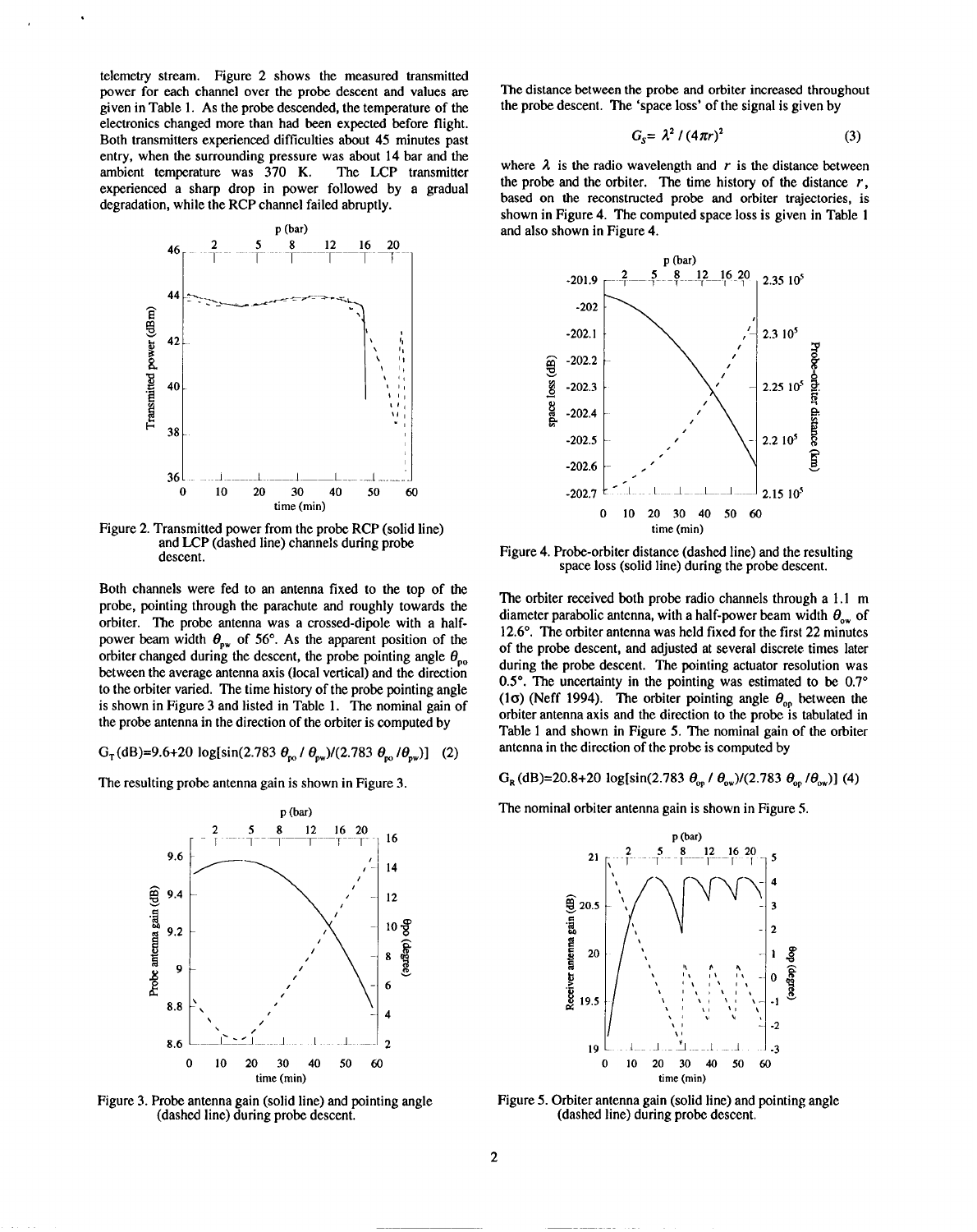The probe transmission was 100% phase modulated with up to 512 phase transitions per second to encode telemetry at 256 bits/s. The orbiter receiver sampled the signal amplitude 8 times per bit and averaged over 12 bits to form one power measurement. The received power measurements were stored on the orbiter's tape recorder and later relayed to Earth. Not all of the received power measurements were successfully relayed, leaving one gap of several minutes and a few shorter gaps.

The bit rate was based on the probe's reference oscillator. Variation in the probe-orbiter relative velocity caused a varying Doppler shift, which resulted in the time boundaries of the probe telemetry bits drifting with respect to the orbiter reference clock. This caused a quasi-periodic signature in the received power measurements as the number of bits sampled by the orbiter receiver at its clock rate corresponding to a varying fractional number of transmitted bits. This 'scalloping' had been observed during check out of the probe and orbiter radio systems and was well understood. The scalloping effect can bee seen in the short section of received power measurements shown in Figure 6. The size of the effect was of order 0.5 dB over time scales of about 100s. The time scale is indicative of the rate difference between the orbiter clock and the received bit streem. The maximum in the signature occurred when the probe bit stream was best aligned with the orbiter clock. The scalloping was removed by fitting a function of the form

$$
A\cos[\pi(t-T_{\rm a})/T_{\rm w}]\tag{5}
$$

to the data, solving for the amplitude of the scallop *A,* the time of the peak of the scallop  $T<sub>s</sub>$ , and the period of the scallop  $T<sub>w</sub>$ (Linkchorst 1996). Because each scallop was well sampled, and the functional form understood, the scallop fit was limited only by the effective data noise. The scalloping removal does not significantly affect the interpretation of atmospheric attenuation.



Figure 6. Observed time dependence of the amplitude of the Galileo probe radio signal as received by the orbiter. Each point represents an average of 20 samples taken at 47 ms intervals. Also shown is a fit to the systematic scalloping caused by differences in probe and orbiter clock rates.

Several shorter period signatures were also observed in the power measurements, as can been seen in a sample of the data shown in Figure 6. There were (typically) two quasi-periodic signatures. One is thought to be to due to the rotation of the

probe about the axis connecting the probe to the parachute. The variation in power induced by this rotation was caused by azimuthal asymmetry of the probe antenna pattern. The other signature seen in the amplitude data is thought to be related to the pendulum motion of the probe swinging on its tether below the parachute. Figure 7 shows a series of power spectra formed from two-minute portions of the amplitude data. The amplitude of the variation due to rotation diminished as the angle between the antenna axis and the direction to the probe decreased, since the probe antenna pattern was more symmetric nearer the antenna axis. The period of the signature identified with the probe rotation was initially  $\sim$ 6 s, slowing to  $\sim$ 14 s 20 minutes after entry and  $\sim 50$  s at the end of the probe lifetime. The period associated with the probe swinging was about 4 s, with some variation as a function of pressure. A signature period half that of the 'swinging' period is also sometime evident. The swinging period was slightly faster than the 4.9 s calculated based on simple pendulum motion of the probe suspended by a tether of length -13.9 m (Seiff et al. 1996).



Figure 7. Series of power spectra of the amplitude of the Galileo probe radio signal as received by the orbiter. Each spectrum was formed from 2 minutes of amplitude data.

Figure 8 shows the full history of the received power measurements, using averages over 20 s of samples to remove the quasi-periodic signatures. A constant offset is evident between the RCP and LCP received power. This could be due to a number of instrumental effects, such as an uncalibrated cable insertion loss between the receiver antenna and the amplifier. An unknown constant loss precludes assessment of atmospheric absorption above the altitude of the probe at the time of the first received power measurements. The unknown constant loss does not affect the derived atmospheric absorption for lower altitudes, which is based on changes in the received power.

The loss of probe signal power due to atmospheric loss, derived by subtracting the known effects from the received power, is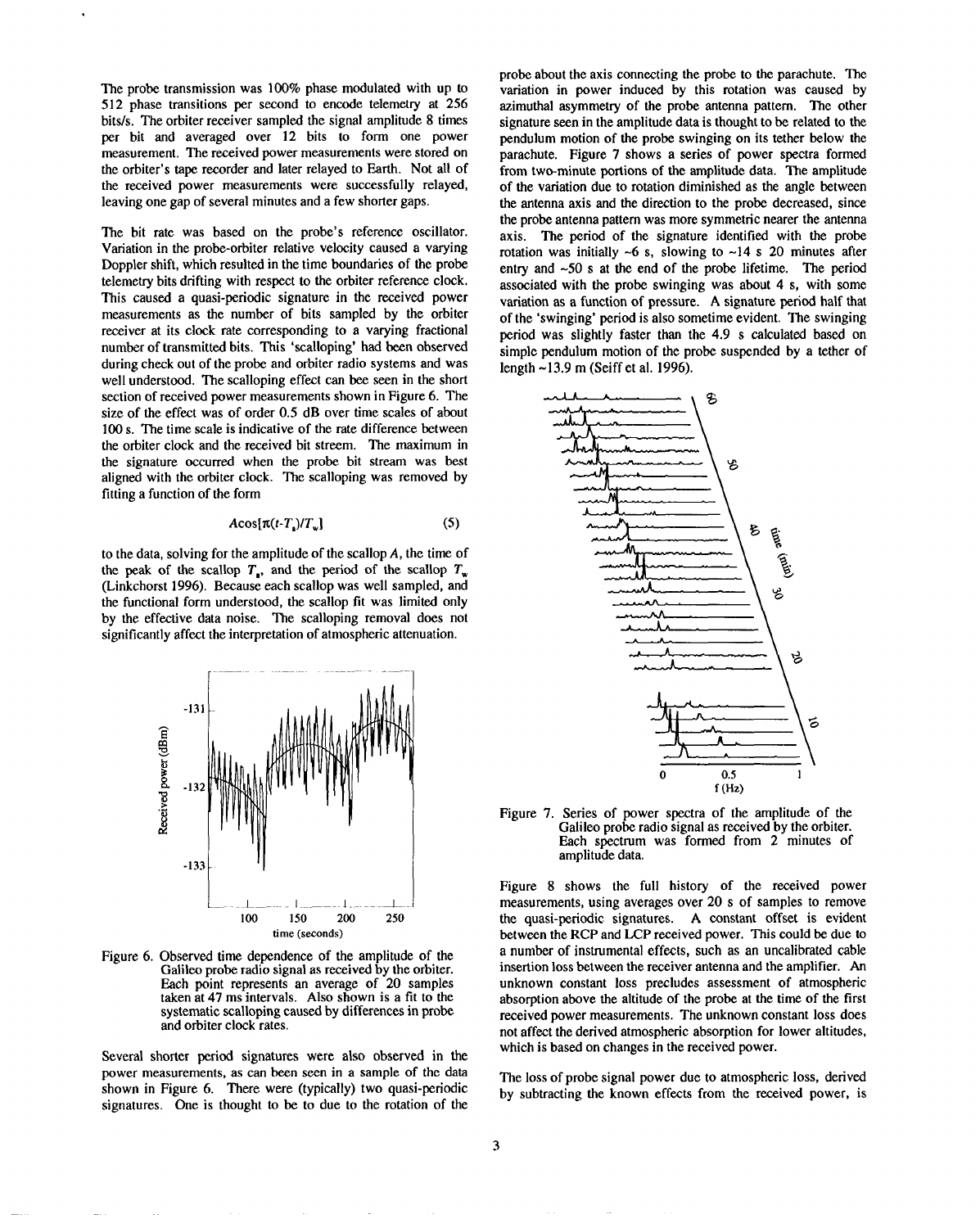shown in Figure 9. The attenutation has been converted to that expected through a vertical path by dividing by  $cos\theta_{\text{no}}$ . A constant offset has been removed from each channel. Also shown in Figure 9 is the signal attenuation expected from absorption by ammonia, as calculated below, based on an ammonia abundance (relative to hydrogen) consistent with that found in the sun. The observed attenuation is clearly larger than this, especially for pressures greater than 6 bar. The derived atmospheric losses for the two channels agree well for about the first 42 minutes, down to the 14 bar level. At that time the LCP transmitted power readings dropped abruptly and then declined slowly through about 58 minutes, when the probe was at a pressure of 22.5 bar. The RCP transmitter power showed no changes at 42 minutes, but failed at about 48 minutes, when the pressure was 16 bar.



Figure 8. Power received by the orbiter for the RCP(solid line) and LCP (dashed line) channels. Each point represents an average of 400 samples at 46 ms intervals.

For the first few minutes, down to a pressure of about 2 bar, Figure 9 shows a slight increase in signal. This is most likely due to an error in the orbiter antenna pointing. At the beginning of the probe deseent the probe was the farthest from the orbher antenna axis, where the sensitivity to pointing errors was largest. After the probe reached the 2-bar level, the probe was kept within 3° of the orbiter antenna axis and the error due to pointing was smaller. Corrections to the orbiter antenna pointing can be estimated from the measurements of received amplitude, largely because of discontinuities introduced at the probe re-pointing times. The pointing corrections and residual errors are included as part of the ammonia profile retrieval.

#### **Atmospheric attenuation**

The absorption of radio signals by ammonia is due to molecular transition resonances. The absorption coefficient  $\alpha$  at frequency  $v$  is given by

$$
\alpha = n \sum_{j} S_j(T) F(\nu, \nu_j) \tag{6}
$$

where the summation is over transitions,  $n$  is the number density of ammonia molecules,  $S<sub>i</sub>(T)$  is the line intensity at temperature T, and  $F(V,V_i)$  describes the shape of the resonance line with resonant frequency  $v_i$ . The line intensities and frequencies are given by Poynter and Kakar (i975). In Jupiter's atmosphere the ammonia resonances are Doppler-broadened by collisions,

mainly with hydrogen and helium **molecules. The absorption by** ammonia mixed with amounts of hydrogen and helium approximating Jupiter's atmosphere has been measured in a number of laboratory experiments (Morris and Parsons 1970; Steffes and Jenkins 1987; Spilker 1990; Joiner and Steffes 1991). The line-shape factor derived by Ben-Reuven (1965; 1966) has been used successfully to fit these measurements (Berge and Gulkis 1976; Spilker 1990; Joiner and Steffes 1991). The line-shape parameter is given by

$$
F(v, v_j) = \frac{2}{\pi} \frac{v}{v_j} \frac{(\gamma_j - \zeta_j)v^2 + (\gamma_j + \zeta)(v_j^2 + \gamma_j^2 - \zeta_j^2)}{(\nu^2 - v_j^2 - \gamma_j^2 + \zeta_j^2)^2 + 4v^2 \gamma_j^2}
$$
(7)

where the coefficients  $\gamma_i$  and  $\zeta_i$  are given by

$$
\gamma_j = AP_{H_1} \tau^{2/3} + BP_{He} \tau^{2/3} + CP_{NH_3} w_j \tau
$$
  
\n
$$
\zeta_j = DP_{H_1} \tau^{2/3} + EP_{He} \tau^{2/3} + FP_{NH_3} w_j \tau
$$
 (8)

where  $\tau = (300/T)$ ,  $P_{H_1}$ ,  $P_{He}$ , and  $P_{NH_1}$  are the partial pressures of hydrogen, helium, and ammonia,  $w_i$  is the self-broadened resonant line width (Poynter and Kakar 1975), and *A, B, C, D, E,* and *F* are coefficients, possibly as a function of pressure and temperature, tit to the laboratory measurements. At the frequency of the probe radio signal, and the pressures and temperatures measured during the probe descent, the line-shape fits by Joiner and Steffes (1991) and by Spilker (1990) agree to better than 5%.

It is convenient to reference the ammonia abundance to a 'solar' value, which is characterized by the ratio of nitrogen to hydrogen atoms in the sun. Here we adopt the ratio N/H to be  $1.0 \times 10^{-4}$ (Grevesse et ai. 1990). This, combined with the determination of the mole fraction of helium of 0.135 by the probe mass spectrometer and helium abundance detector (Niemann et al. 1996; von Zahn and Hunten, 1996), gives an ammonia mole fraction of 1.7  $\times$ 10<sup>-4</sup>. The absorptivity at the probe radio frequency expected from this amount of ammonia, based on the line-shape fit of Spilker (1990), is shown in Figure 10.



Figure 9. Atmospheric attenuation of the probe radio signal for the RCP (solid line) and LCP (dashed line) channels. The attenuation expected from ammonia at solar abundance is also shown (dotted line).

*4*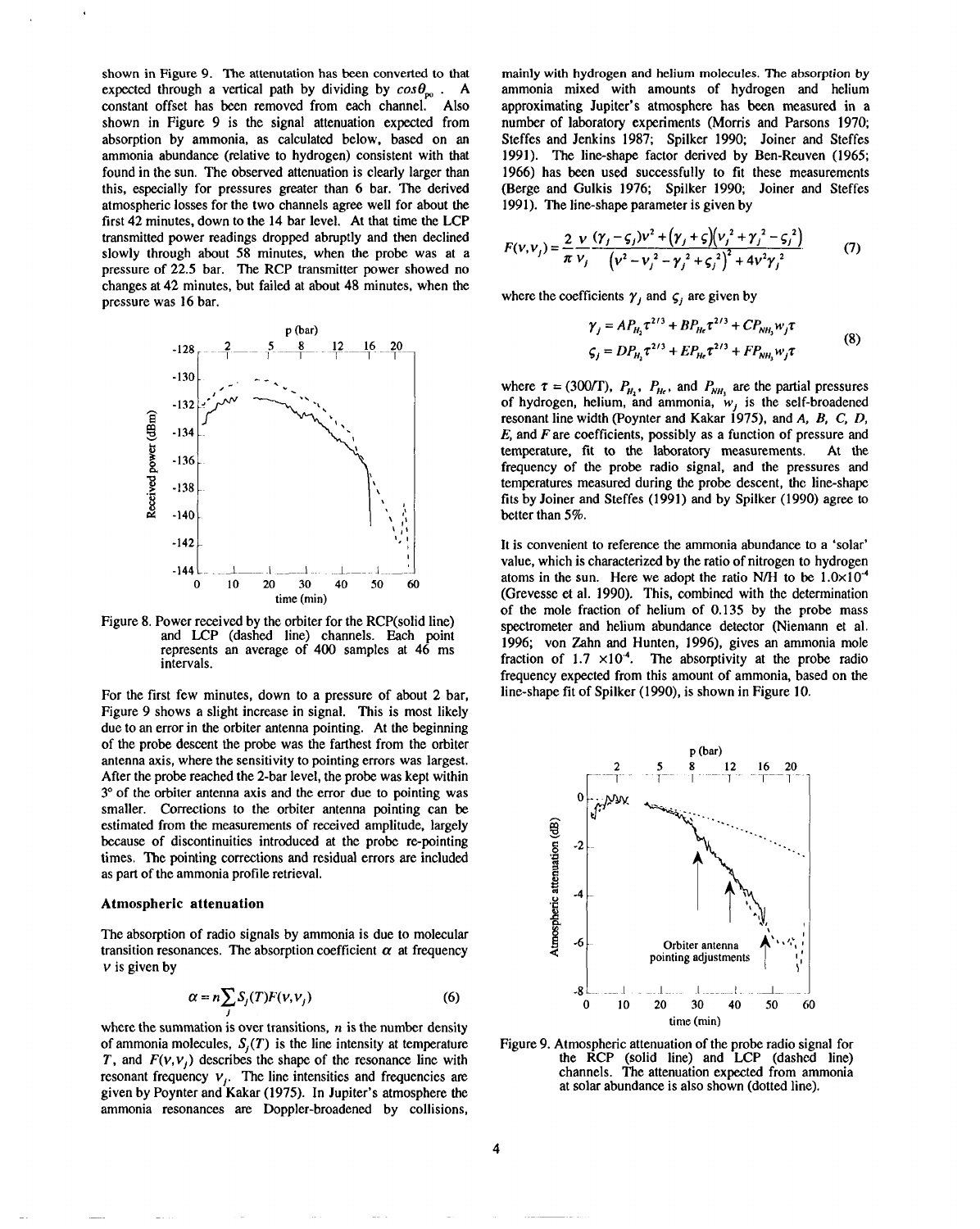

Figure 10. Absorptivity of ammonia, hydrogen sulfide, and water in Jupiter's atmosphere based on solar abundances with respect to hydrogen

Attenuation of the probe radio signal could be caused by constituents besides ammonia. Clouds are one possible source of absorption. Since no significant clouds were found at pressures between 1.5 bar and 20 bar, we assume that the absorption by clouds was negligible. Besides ammonia, the atmospheric components with the most significant absorption are thought to be hydrogen sulfide and water. The absorption by water can be calculated according to the expression by Goodman (1969). The absorptivity expected from water based on a solar ratio of oxygen to hydrogen atoms of  $8.5 \times 10^{-4}$  (Anders and Grevesse, 1989) is shown in Figure 10. The actual amount of water as determined by the probe's mass spectrometer was less than solar, so the attenuation by water is negligible compared with that due to ammonia. The absorption due to hydrogen sulfide can be calculated in a manner similar to that for ammonia, using fits to data by DeBoer and Steffes (1994) and hydrogen sulfide line parameters given by Poynter and Picket (1985). The absorptivity expected from hydrogen sulfide based on a solar ratio of sulfur to hydrogen atoms of  $1.6 \times 10^{-5}$  (Anders and Grevesse, 1989) is shown in Figure 10. Even though the actual amount of hydrogen sulfide as determined by the probe's mass spectrometer was up to three times this solar value, the attenuation is negligible compared with that due to ammonia.

### **Ammonia Retrieval**

Since no other atmospheric component has been identified as a significant source of attenuation of the probe radio signal, we assume that the observed attenuation is entirely due to ammonia. To solve for the ammonia abundance, the attenuation data were divided into subsets corresponding to discrete layers in altitude. The attenuation for each data point was calculated using a constant ammonia mole fraction in each layer, using the formalism described above and using the ammonia line-shape factor fit by Spilker (1990). The path length through the Jovian atmopshere was derived from the determination of altitude versus time provided by the atmospheric structure instrument (Seiff et al. 1998), corrected for the path difference between vertical and the line of sight from the probe to the orbiter  $(cos \theta_{\text{no}})$ . The ammonia concentration by layer was estimated using an iterative weighted least-square fit. The data weights were determined from the post-fit data scatter, The number of layers was selected such that the statistical error for each layer was comparable to

systematic effects discussed below. A constraint requiring the abundance parameters to be non-negative was applied. In addition to solving for ammonia abundance in the layers, a systematic correction to the orbiter antenna pointing was estimated. This is possible because at the times of the re-pointing of the orbiter antenna, discontinuities can be seen in the received power measurements. A pointing correction of 0.5° removes the observed discontinuities.

Data from both channels was included in the fit through the time that the transmitted power in the LCP showed a sharp drop. After this point the derived attenuation from the two channels disagree. Past that time, the observed attenuation from the RCP channel is consistent with the immediately preceding times, while that from the LCP channel was not. We assume that the measured transmitted power of the LCP channel experienced some sort of failure when the sharp drop occurred, and include no data from that channel after that time. Our fit included data from the RCP channel though the loss of that transmitter.

The resulting ammonia abundance profile is given Figure 11. The uncertainties indicated account for the statistical uncertainty due to the observed post-fit data scatter and for estimated systematic errors. The post-fit data scatter, for measurements averaged over 20s, is 0.13 dB for the first layer and 0.09 dB for the other layers. The scatter is caused by a number of effects, including noise in the measurements of transmitted and received power and in fluctuations in the probe antenna pointing due to swinging and rotation of the probe.



Figure 11. Estimated molar fraction of ammonia versus pressure.

The uncertainty in the pointing of the orbiter antenna is a major systematic error. A constant correction has been estimated from the data. With the assumed data noise, the statistical uncertainty in the estimated correction angle is  $0.05^\circ$ . At this level errors associated with the orbiter antenna pointing would be small compared with the assumed level of statistical noise. However there could be separate pointing errors associated with each repainting of the orbiter antenna, especially since the pointing actuators had resolution of only 0.5°. There is not sufficient signature in the data to estimate pointing corrections for each pointing interval. So the estimate of the uncertainty in the retrieved ammonia abundance accounts for a 0.5° uncertainty in the orbiter antenna pointing. This amounts to about 10% uncertainty in the retrieved ammonia abundance, except for the first layer which is more sensitive to orbiter antenna pointing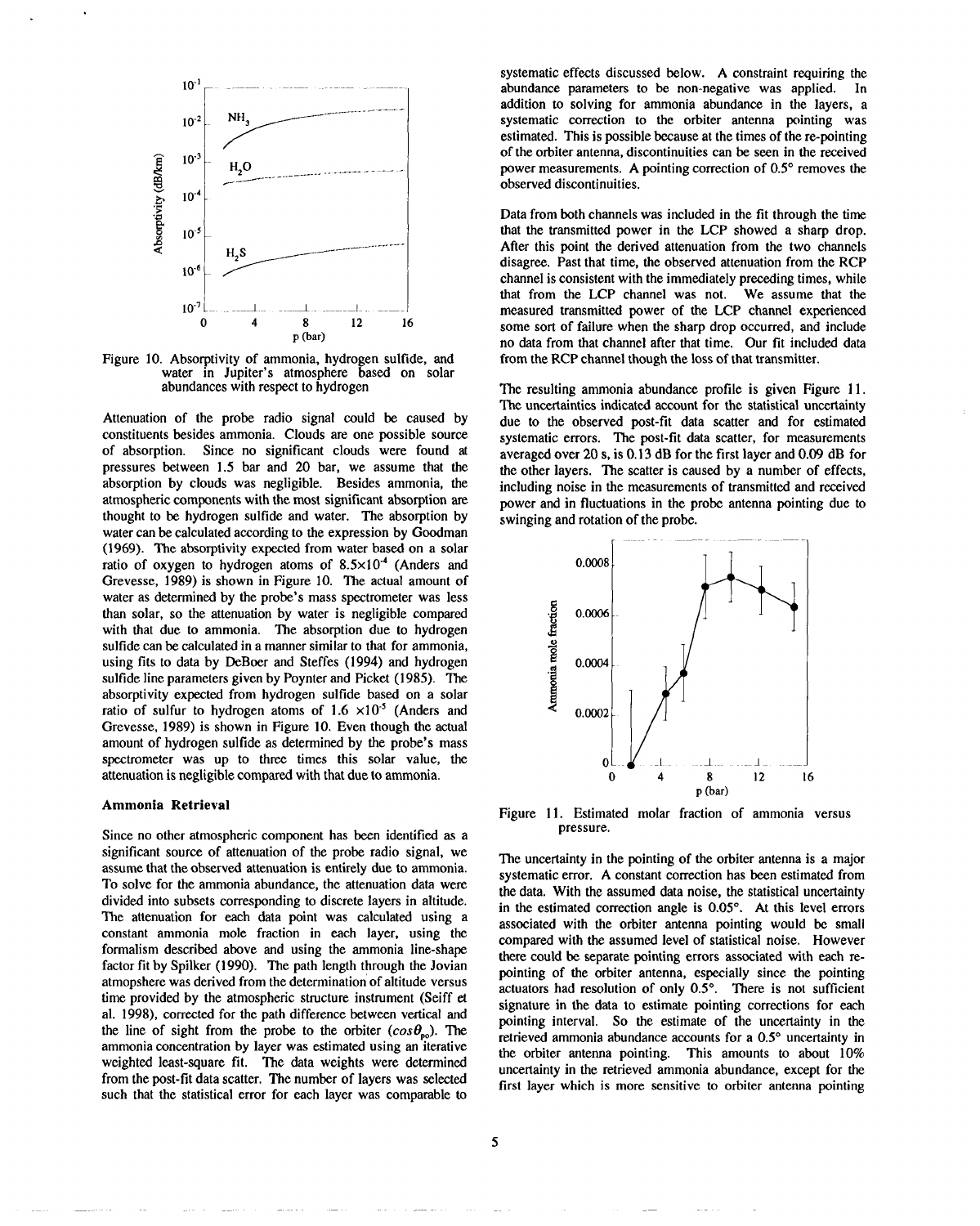errors since the data taken during that time were relatively far from the antenna axis.

The attenuation due to ammonia has been calculated based on fits of molecular line-shapes to values measured in the laboratory. Because the attenuation at the probe signal frequency is relatively low, the line-shape fits rely more on measured absorption at higher frequencies. The extrapolation to the probe frequency should be good since it is well below the molecular resonant frequencies. Based on comparison of the published line-shape fits of Spilker (1990) and Joiner and Steffes (1991) to more recent, unpublished absorption measurements near the probe frequency, the uncertainty in the absorption calculation is estimated to be 10% (T. Spilker, private communication, 1998).

Other systematic effects could be caused by biases in the probe antenna pointing, transmitted power measurements, distance between the probe and orbiter, and received power measurements. The independent measurements of transmitted and received power in the two probe radio channels are in good agreement for the data included in our fit, which provides some confidence that systematic errors are small compared with other effects. A systematic probe antenna pointing uncertainty could be due to errors in the probe position and to tilt caused by wind shear. The probe latitude and longitude uncertainties as The probe latitude and longitude uncertainties as established by the Galileo navigation team are less than  $0.1^\circ$ . The wind speed derived from Doppler measurements of the probe radio signal was fairly constant below the 2-bar level (Atkinson et al. 1996; 1997). The probe tilt due to the observed wind variations is less than 0.2°, Uncertainties in the derived ammonia abundance due to probe antenna pointing errors of less than 0.5° are negligible compared with the orbiter antenna point errors, since the probe antenna patterns was wider and the nominal pointing angle was smaller. Uncertainties in the probe altitude and probe-orbiter distance are a few km or less, and their effect on the derived ammonia abundance is also negligible.

### **Interpretation**

The derived ammonia abundance increases from a small (and uncertain) initial value to a mole fraction about 4 times solar (with respect to hydrogen) for pressures greater than 6 bar. This increase with depth is similar to the increase with depth in the abundance of water and hydrogen sulfide derived by the probe's mass spectrometer (Niemann et al. 1998). (The mass spectrometer determined an upper bound of the ammonia abundance of 7-10 times solar.) The hydrogen sulfide abundance as determined by the mass spectrometer was found to increase from a small value to about 3 times solar for pressures greater than 15 bar, while water abundance increased to about 0.3 times solar at 19 bar. This increase in abundance with depth of these volatiles may be caused by a downdraft at the probe entry site, which would suppress the volatile abundances in the upper part of the atmosphere (Atreya et al. 1997; Showman and Ingersoll 1998).

The derived ammonia abundance at depth is surprisingly high. Simple models of the formation of Jupiter predict a depletion of nitrogen with respect to the **solar value (Mizuno** 1980; Pollack and Bodenheimer, 1989). Other determinations of the Jovian ammonia abundance come from Voyager occultation measurements and from Earth-based microwave spectroscopy. The Voyager occultation experiments derived an ammonia abundance for pressures from 0.3 bar to 1 bar, with an abundance at 1 bar of about 1.3 times solar (Lindal et al. 1981).

Microwave spectra of Jupiter are consistent with an ammonia abundance of 1-1.5 times solar for pressures greater than 1 bar (De Pater and Massie 1985). Since the microwave spectra, and possibly the Voyager occultation, presumably measured a wellmixed average of the Jovian atmosphere, their values might be expected to represent a global average ammonia abundance lower than that determined by the attenuation of the probe radio signal. However, the probe net flux radiometer experiment, while not able to determine ammonia abundance explicitly, is consistent with an ammonia abundance significantly greater than solar, and a water abundance less than solar, at high pressures (Sromovsky et al. 1998),

We conclude that the ammonia abundance at the Galileo probe site, for pressures greater than 7 bar, is  $4 \pm 0.5$  times the solar nitrogen abundance. The apparent discrepancy with ground based measurements is not yet understood. Future measurements and theoretical analysis are needed to better determine the average abundance of nitrogen in the Jovian atmosphere.

## **Acknowledgment**

We would like to thank the Galileo probe project personnel, especially Terry Grant, and Hughes Research Lab personnel, especially Fred Linkchorst, Dan Carlock, and Pete Garnga, for their assistance in processing the probe amplitude data. We also thank Al Seiff for providing reference pressures and temperatures prior to publication, T. Spilker for assistance with calculations of atmospheric absorption and access to unpublished laboratory measurements, and Glenn Orton and the Galileo probe science team for helpful discussions. The research described in this paper was, in part, carried out by the Jet Propulsion Laboratory, California Institute of Technology, under a contract with the National Aeronautics and Space Administration.

## **References**

- Anders, E. and N. Grevesse, Abundances of the elements; meteoritic and solar, Geochim. Cosmoshim. Acta 53, 197-214, 1989.
- Atkinson, D. H., J. B. Pollack, and A. **Seiff, Galileo Doppler** measurements of the deep zonal winds at Jupiter, Science 272, 842-843, 1996.
- Atkinson, D, H., A, P. Ingersoll, and A. Seiff, Deep winds on Jupiter as measured by the Galileo probe, Nature 388, 649- 650, 1997.
- Atreya, S., M. H. Wong, T. Owen, H. Niemann, and P. Mahaffy, Chemistry and clouds of the atmosphere of Jupiter: a Galileo perspective, in The Three *Galileos: The Man, the Spacecraft, the Telescope, (C.* Barbieri, J. Rahe, T. Johnson, A, Sohus, eds.), pp. 249-260, Kluwer Academic, Dordrecht, 1997.
- Ben-Reuven, A., Transition from resonant to nonresonant line shape in microwave absorption, Phys. Rev. Lett, 14, 349- 351, 1965.
- Ben-Reuven, A., Impact broadening of microwave spectra, Phys. Rev. 145, 7-22, 1966.
- Berge, G, L. and S. Gulkis, Earth-based radio observation of Jupiter; millimeter to meter wavelengths, in *Jupiter,* T.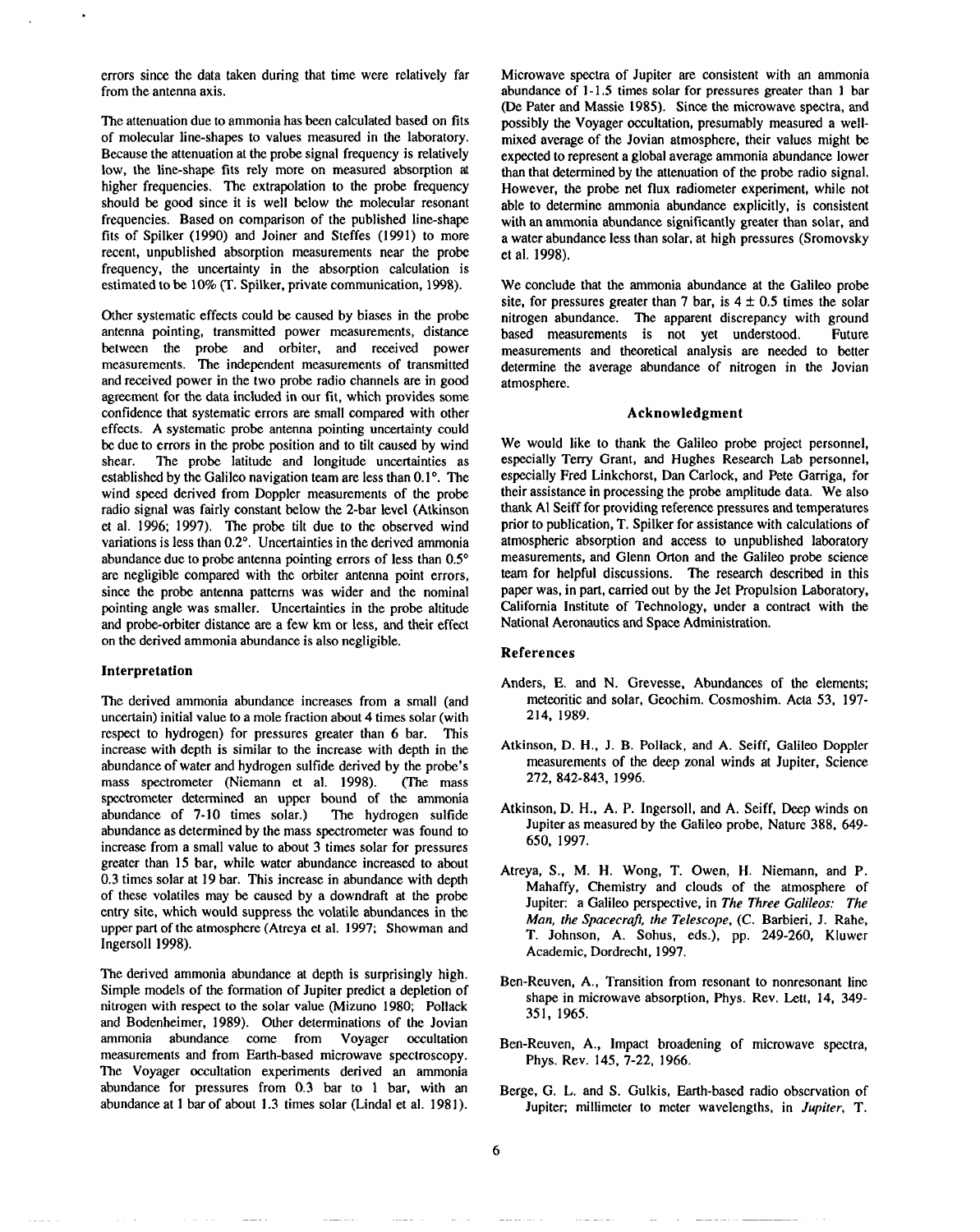Gehrels ed., pp. 621-692, Univ. of Arizona Press, Tucson, Arizona, 1976.

- DeBoer, D.R. and P. G. Steffes, Laboratory measurements of the microwave properties of H2S under simulated Jovian conditions with applications to Neptune, Icarus 109, 352- 366, 1994.
- DePater, I. and S. T. Massie, Models of the millimetercentimeter spectra of the giant planets, Icarus, 62, 143-171, 1985.
- Goodman, G. C., Models of Jupiter's atmosphere, Ph. D. dissertation, University of Illinois, Urbana, Illinois, 1969.
- Grevesse, N., D. L. Lambcrt, A. J. Sauval, E. F. van Dishocck, C. B. Farmer, and R. H. Norton, Identification of solar vibration-rotation lines of NH and the solar nitrogen abundance, Astron. Astrophys. 232,225-230, 1990.
- Joiner J., and P. G. Steffes, Modeling of Jupiter's millimeter wave emission utilizing laboratory measurements of ammonia opacity, JGR, 96, 17463-17470, 1991.
- Lindal, G. F. G. E. Wood, G. S. Levy, J. D. Anderson, D. N. Sweetnam, H. B. Hotz, B. J. Buckles, D. P. Holmes, P. E. Dome, V. R. Eshleman, G. L, Tyler, and T. A. Croft, The atmosphere of Jupiter: an analysis of the Voyager radio occultation measurements, JGR, 86, A10, 1981.
- Linkchorst, F. in Galileo Probe Mission Operations Final Report, Hughes Spacecraft Co. Report HSC 960892, 1996.
- Mizuno, H., Formation of the giant planets, Prog. Theo. Phys. 64, 544, 1980.
- Morris, E. C. and R. W. Parsons, Microwave absorption by gas mixtures at pressures up to several hundred bars, Aust. J, Phys. 23, 335-349, 1970.
- Neff, J. (cd.). Galileo Probe-Orbiter Relay Link Integration Report, JPL Pub. D-1038 Rev. C, Jet Propulsion Laboratory, California Institute of Technology, 1994.
- Niemann, H. B., S, K. Atreya, G. R. Carnigan, T. M. Donohue, J. A. Haberman, D. N. Harpold, R. E. Hartle, D. M. Hunten, W. T. Kasprzak, P. R. Mahaffy, T. C. Owen, N. W. Spencer, and S. H. Way, The Galileo probe mass spectrometer: composition of Jupiter's atmosphere, Science, 272, 846-849, 1996.
- Niemann, H. B., S. K. Atreya, G. R. Camigan, T. M. Donohue, J. A. Habcrman, D. N. Harpold, R. E. Hartle, D. M. Hunten, W. T. Kasprzak, P. R. Mahaffy, T. C. Owen, N. W. Spencer, and S. H. Way,, The composition of the Jovian atmosphere as determined by the Galileo probe mass spectrometer, JGR (this issue) 1998.
- Pollack, J. B., and P. Bodenheimer, in *Origins and evolution of pfaneta~ and satellite atmospheres, S.* Atreya cd., Univ. Arizona Press, Tucson, Arizona, 1989,
- Poynter, R. L., and R. K. Kakar, The microwave frequencies, line parameters, and spectral constants for 14NH3, Astrophys. Sup., 29, 87-96, 1975.
- Poynter, R. L., and H. M. Pickett, Submillimeter, millimeter, and microwave spectral line catalog, Appl. Optics 24, 2235- 2240, 1985.
- Ragent, B., D. S. Colburn, P. Avrin, and K. A. Rages, Results of the Galileo probe nephelometer experiment, Science, 272, 854-856, 1996.
- Seiff A. D., D. B. Kirk, T. C. D. Knight, J. D. Mihalov, R. C. Blanchard, R. E. Young, G. Schubert, U. von Zahn, G. Lehmacher, F. S. Milos, and J. Wang, Structure of the atmosphere of Jupiter: Galileo probe measurements, Science, 272, 844-845, 1996.
- Seiff A. D., D. B. Kirk, T. C. D. Knight, R. E. Young, J. D. Mihalov, L. A. Young, F. S. Milos, G. Schubert, R. C. Blanchard, and D. Atkinson, Thermal structure Of Jupiter's atmosphere near the edge of a 5-micron bot spot in the north equatorial belt, JGR (this issue) 1998.
- Showman, A. P. and A. P. Ingersoll, Interpretation of Galileo probe data and implications for Jupiter's dry downdrafts, Icarus (in press) 1998.
- Spilker, T. R., Laboratory measurements of microwave absorptivity and refractivity spectra of gas mixtures applicable to giant planet atmospheres, Ph. D. dissertation, Stanford University, Stanford, California, 1990.
- Sromovsky, L., F. A. Best, A. D. Collard, P. M. Fry, H. E. Revercomb, R. S. Freedman, G. S. Orton, J. L. Hayden, M. G. Tomasko, and M. T. Lemmon, Solar and thermal radiation in Jupiter's atmosphere: initial results of the Galileo probe net flux radiometer, Science, 272, 851-854, 1996.
- Sromovsky, L., A. D. Collard, P. M. Fry, G. S. Orton, M. T. Lemmon, M. G. Tomasko, and R. S. Freedman., Galileo probe measurements of thermal and solar radiation fluxes in the Jovian atmosphere, JGR (this issue) 1998.
- Steffes, P. G. and J. M. Jenkins, Laboratory measurements of the microwave opacity of gaseous ammonia under simulated conditions for the Jovian atmosphere, Icarus 72, 35-47, 1987.
- von Zahn, U., and D. M. Hunten, The helium mass fraction in Jupiter's atmosphere, Science 272,849-851, 1996.
- Woo, R., J. W. Armstrong, and W. B. Kendall, Measurements of turbulence in the Venus atmosphere deduced from Pioneer Venus multiprobe radio scintillations, Science, 205, 87-89.1979.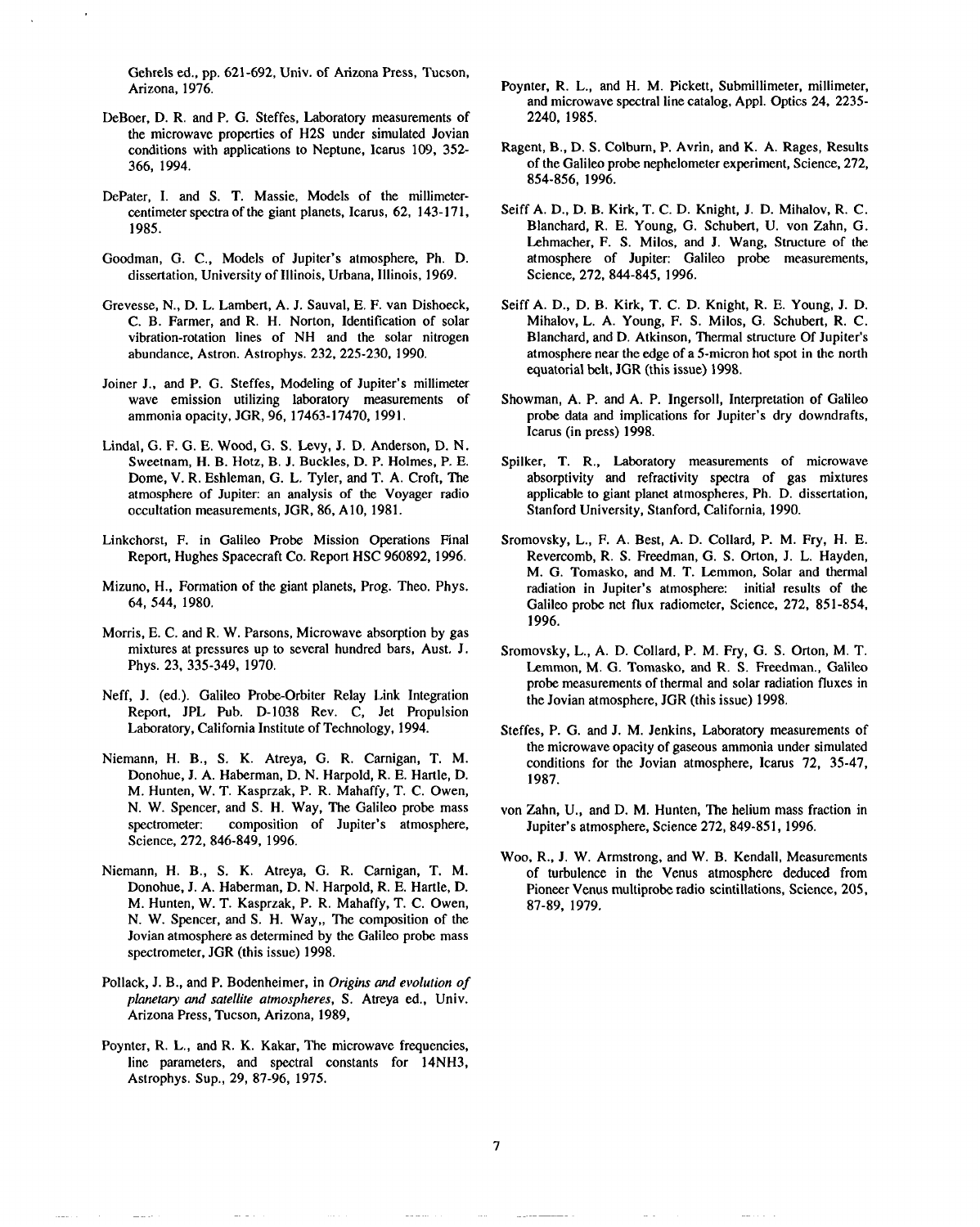| Time           | LCP power      | RCP power      | Probe        | Space                  | Orbiter      | LCP power              | RCP power              |
|----------------|----------------|----------------|--------------|------------------------|--------------|------------------------|------------------------|
| (minutes)      | transmit       | transmit       | point        | loss                   | point        | received               | received               |
|                | (dBm)          | <u>(dBm)</u>   | (decree)     | <u>(dB)</u>            | (degree)     | <u>(dBm)</u>           | (dBm)                  |
| 1.00           | 43.86          | 44.12          | 5.07         | $-201.95$              | 4.79         | $-131.06$              | $-132.05$              |
| 1.50           | 43.86          | 44.12          | 4.93         | $-201.96$              | 4.64         | $-131.61$              | $-131.53$              |
| 2.00           | 43.86          | 44.12          | 4.79         | $-201.96$              | 4.51         | $-131.46$              | -131.97                |
| 2.50           | 43.82          | 44.12          | 4.65         | -201.96                | 4.36         | -130.99                | -131.26                |
| 3.00           | 43.82          | 44.08          | 4.50         | $-201.96$              | 4.22         | $-131.60$              | -131.36                |
| 3.50           | 43.82          | 44.03          | 4.37         | $-201.96$              | 4.08         | $-130.77$              | -131.27                |
| 4.00           | 43.82          | 44.03          | 4.23         | $-201.96$              | 3.94         | $-130.95$              | $-131.13$              |
| 4.50           | 43.82          | 44.03          | 4.09         | $-201.97$              | 3.80         | $-131.53$              | $-131.35$              |
| 5.00           | 43.73          | 43.98          | 3.96         | $-201.97$              | 3.67         | $-131.55$              | $-131.74$              |
| 5.50           | 43.73          | 43.98          | 3.83         | $-201.97$              | 3.53         | -130.72                | -130.24                |
| 6.00           | 43.73          | 43.94          | 3.70         | $-201.97$              | 3.39         | $-130.91$              | -131.73                |
| 6.50           | 43.73          | 43.94          | 3.57         | $-201.97$              | 3.25         | $-131.26$              | $-131.96$              |
| 7.00<br>7.50   | 43.69<br>43.69 | 43.89<br>43.89 | 3.45<br>3.33 | $-201.98$<br>$-201.98$ | 3.11<br>2.97 | -131.17<br>$-130.39$   | $-131.53$              |
| 8.00           | 43.64          | 43.84          | 3.21         | $-201.98$              | 2.83         | $-130.44$              | -129.94<br>$-130.46$   |
| 8.50           | 43.64          | 43.84          | 3.10         | $-201.98$              | 2.69         | -130.19                | $-130.62$              |
| 9.00           | 43.64          | 43.80          | 2.99         | $-201.99$              | 2.55         | $-130.12$              | $-130.42$              |
| 9.50           | 43.64          | 43.80          | 2.88         | $-201.99$              | 2.41         | $-129.97$              | $-130.78$              |
| 10.00          | 43.66          | 43.75          | 2.79         | -201.99                | 2.27         | -131.22                | -131.03                |
| 10.50          | 43.69          | 43.75          | 2.69         | $-201.99$              | 2.13         | -130.57                | $-130.44$              |
| 11.00          | 43.69          | 43.73          | 2.61         | $-202.00$              | 1.99         | -129.93                | $-130.25$              |
| 11.50          | 43.73          | 43.70          | 2.53         | $-202.00$              | 1.86         | $-130.02$              | $-130.45$              |
| 12.00          | 43.73          | 43.70          | 2.46         | $-202.00$              | 1.72         | $-130.00$              | -130.52                |
| 12.50          | 43.69          | 43.70          | 2.40         | $-202.00$              | 1.58         | $-129.98$              | $-130.59$              |
| 13.00          | 43.71          | 43.65          | 2.35         | $-202.01$              | 1.44         | -129.96                | $-130.66$              |
| 13.50          | 43.69          | 43.65          | 2.31         | $-202.01$              | 1.30         | $-129.94$              | $-130.73$              |
| 14.00          | 43.69          | 43.60          | 2.29         | $-202.01$              | 1.16         | -129.92                | $-130.80$              |
| 14.50          | 43.73          | 43.60          | 2.27         | $-202.02$              | 1.03         | $-129.91$              | -130.87                |
| 15.00          | 43.73          | 43.62          | 2.26         | $-202.02$              | 0.89         | -129.89                | -130.94                |
| 15.50          | 43.69          | 43.60          | 2.27         | $-202.02$              | 0.75         | $-130.40$              | $-130.77$              |
| 16.00          | 43.69          | 43.62          | 2.29         | $-202.03$              | 0.61         | $-129.84$              | $-130.23$              |
| 16.50          | 43.69          | 43.65          | 2.32         | $-202.03$              | 0.48         | $-129.79$              | -130.21                |
| 17.00          | 43.69          | 43.65          | 2.36         | $-202.04$              | 0.34         | $-130.36$              | $-130.20$              |
| 17.50          | 43.69          | 43.65          | 2.41         | $-202.04$              | 0.20         | $-130.10$              | -130.46                |
| 18.00          | 43.71          | 43.65          | 2.47         | $-202.04$              | 0.06         | $-129.94$              | -130.41                |
| 18.50          | 43.73          | 43.65          | 2.54         | $-202.05$              | 0.07         | $-129.71$              | -130.64                |
| 19.00          | 43.73          | 43.68          | 2.62         | $-202.05$              | 0.21         | -130.17                | -130.54                |
| 19.50          | 43.73          | 43.70          | 2.71         | $-202.05$              | 0.35         | $-130.92$              | -130.94                |
| 20.00          | 43.69          | 43.70          | 2.80         | $-202.06$              | 0.48         | $-130.62$              | $-131.21$              |
| 20.50          | 43.69          | 43.75          | 2.90         | $-202.06$              | 0.62         | $-130.07$              | $-130.12$              |
| 21.00          | 43.71          | 43.75          | 3.01         | $-202.07$              | 0.76         | $-130.61$              | $-130.87$              |
| 21.50          | 43.69          | 43.75          | 3.12         | $-202.07$              | 0.89         | $-130.75$              | -130.79                |
| 22.00          | 43.73          | 43.80          | 3.24         | $-202.08$              | 1.03         | $-130.28$              | -130.72                |
| 22.50          | 43.73          | 43.80          | 3.36         | $-202.08$              | 1.17         | $-130.56$              | -130.71                |
| 23.00          | 43.73          | 43.82          | 3.48         | $-202.08$              | 1.30         | -130.93                | $-130.54$              |
| 23.50          | 43.78          | 43.84          | 3.61         | $-202.09$              | 1.44         | $-130.45$              | $-130.79$              |
| 24.00          | 43.82          | 43.87          | 3.74         | $-202.09$              | 1.57         | -130.64                | -130.91                |
| 24.50          | 43.82          | 43.89          | 3.87<br>4.01 | $-202.10$              | 1.71<br>1.85 | -130.31                | $-130.62$              |
| 25.00<br>25.50 | 43.82<br>43.82 | 43.89<br>43.89 | 4.14         | $-202.10$<br>$-202.11$ | 1.98         | -129.90<br>$-130.70$   | -130.45<br>$-130.83$   |
| 26.00          | 43.86          | 43.94          | 4.28         | $-202.11$              | 2.12         | $-131.23$              | -131.27                |
| 26.50          | 43.86          | 43.94          | 4.43         | $-202.12$              | 2.25         | $-131.29$              | -131.46                |
| 27.00          | 43.86          | 43.94          | 4.57         | $-202.12$              | 2.39         | -131.05                | $-131.50$              |
| 27.50          | 43.86          | 43.98          | 4.71         | $-202.13$              | 2.52         | $-131.49$              | -131.40                |
| 28.00          | 43.86          | 43.98          | 4.86         | $-202.13$              | 2.66         | $-130.84$              | -131.38                |
| 28.50          | 43.91          | 43.98          | 5.01         | $-202.14$              | 2.79         | $-131.10$              | -131.60                |
| 29.00          | 43.91          | 44.03          | 5.16         | $-202.14$              | 2.74         | $-131.02$              | $-131.41$              |
| 29.50          | 43.91          | 44.03          | 5.31         | $-202.15$              | 0.60         | $-130.90$              | $-131.73$              |
| 30.00          | 43.91          | 44.03          | 5.46         | $-202.15$              | 0.46         | $-132.20$              | $-131.85$              |
| 30.50          | 43.91          | 44.03          | 5.61         | $-202.16$              | 0.33         | $-132.00$              | $-131.83$              |
| 31.00          | 43.91          | 44.03          | 5.77         | $-202.17$              | 0.20         | $-131.77$              | $-131.35$              |
| 31.50          | 43.95          | 44.03          | 5.92         | $-202.17$              | 0.06         | $-131.13$              | $-131.09$              |
| 32.00          | 43.97          | 44.03          | 6.08         | $-202.18$              | 0.07         | $-131.22$              | $-130.90$              |
| 32.50          | 43.99          | 44.03          | 6.23         | $-202.18$              | 0.21         | $-131.66$              | $-131.65$              |
| 33.00          | 43.99          | 44.05          | 6.39         | $-202.19$              | 0.34         | $-131.51$              | $-131.30$              |
| 33.50          | 43.99          | 44.08          | 6.55         | $-202.19$              | 0.47         | $-132.41$              | $-132.19$              |
| 34.00          | 44.01          | 44.08          | 6.70         | $-202.20$              | 0.61         | $-132.13$              | $-131.88$              |
| 34.50          | 43.99          | 44.08          | 6.86         | $-202.21$              | 0.74         | $-132.07$              | $-132.03$              |
| 35.00          | 43.99          | 44.08          | 7.02         | -202.21                | 0.87         | $-132.38$              | $-131.96$              |
| 35.50          | 43.99          | 44.08          | 7.18         | $-202.22$              | 1.00         | $-133.15$              | $-132.41$              |
| 36.00          | 43.99          | 44.08          | 7.34         | -202.23                | 1.14         | $-132.51$              | -132.42                |
| 36.50          | 43.99          | 44.08          | 7.50         | $-202.23$              | 1.27         | $-132.27$              | $-132.02$              |
| 37.00          | 43.97          | 44.08          | 7.66         | $-202.24$              | 1.40         | $-132.65$              | $-132.17$              |
| 37.50          | 43.95          | 44.03          | 7.82         | $-202.24$              | 1.53         | $-132.43$              | $-132.63$              |
| 38.00          | 43.95          | 44.03          | 7.99         | -202.25                | 1.67         | $-133.00$              | -132.51                |
| 38.50          | 43.95          | 44.03          | 8.15         | $-202.26$              | 1.80         | $-132.57$              | $-132.67$              |
| 39.00<br>39.50 | 44.03<br>44.03 | 44.03<br>43.98 | 8.31<br>8.47 | $-202.26$<br>$-202.27$ | 1.82<br>0.59 | $-133.65$<br>$-133.82$ | $-132.81$<br>$-133.09$ |
| 40.00          | 44.03          | 43.98          | 8.64         | -202.28                | 0.45         | $-133.07$              | $-132.99$              |
| 40.50          | 44.03          | 43.98          | 8.80         | $-202.28$              | 0.32         | $-134.28$              | $-133.13$              |
| 41.00          | 44.01          | 43.94          | 8.97         | -202.29                | 0.19         | $-132.89$              | $-133.48$              |
| 41.50          | 44.03          | 43.89          | 9.13         | $-202.30$              | 0.06         | $-133.94$              | $-133.28$              |
| 42.00          | 44.05          | 43.89          | 9.30         | -202.31                | 0.07         | $-133.45$              | -132.77                |
| 42.50          | 44.07          | 43.84          | <u>9.46</u>  | <u>-202.31</u>         | 0.20         | <u>-133.98</u>         | <u>-133.61</u>         |

Table 1. Measurements of probe transmitted **power,** geometric data, **and power received by orbiter. Time is with respect to the probe clock reference designated 'minor frame O'.**

 $\bar{\gamma}$ 

8

 $\sim$   $\sim$ 

 $\gamma$  ,  $\gamma$ 

 $\sim$   $\sim$ 

 $\sim$ 

 $\sim$